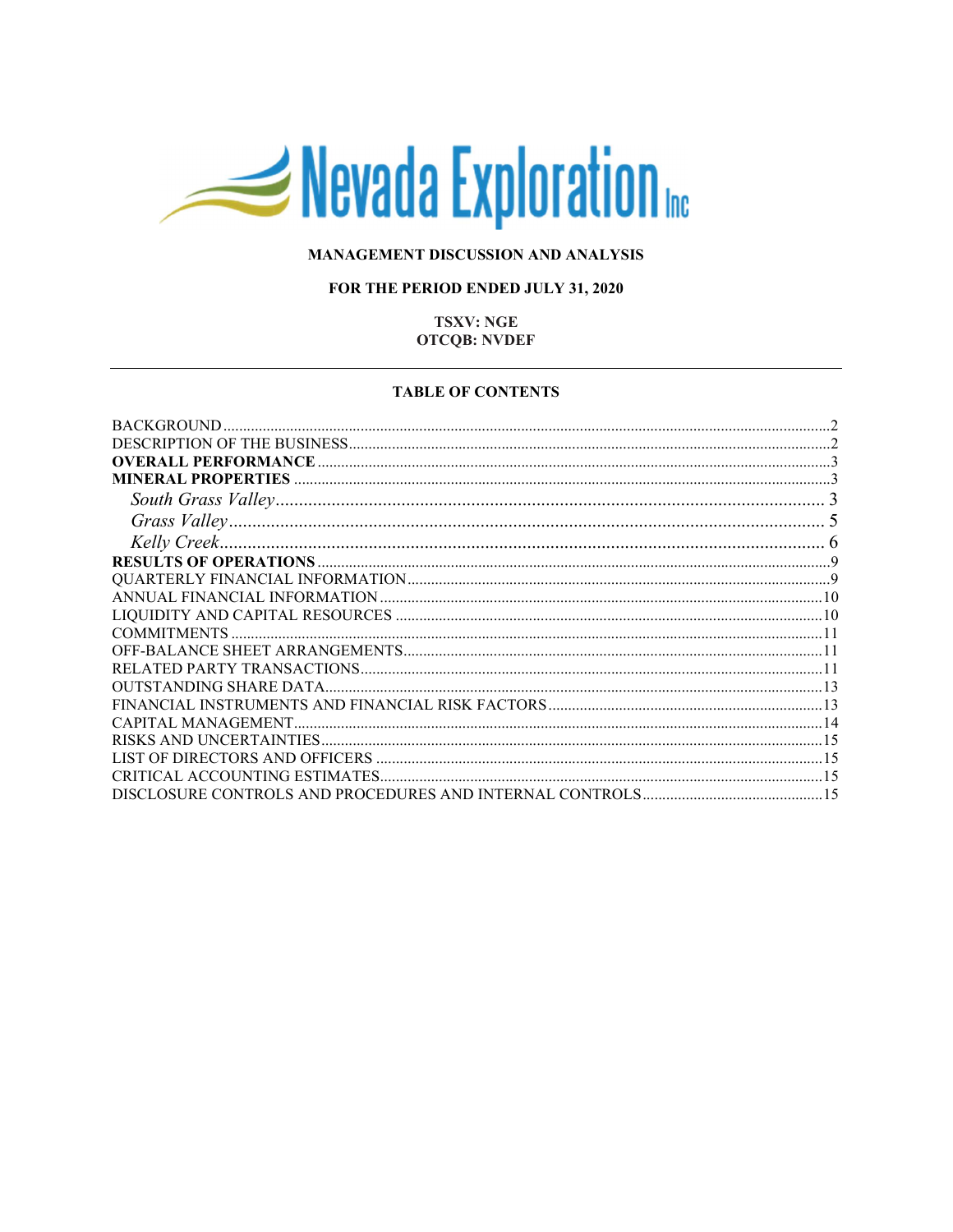# BACKGROUND

The following Management Discussion and Analysis ("MD&A") prepared as of September 28, 2020 should be read in conjunction with the condensed consolidated interim financial statements for the period ended July 31, 2020, and the related notes thereto. Those condensed consolidated interim financial statements have been prepared in accordance with International Financial Reporting Standards ("IFRS"). All dollar amounts included therein and in the following MD&A are expressed in Canadian dollars except where noted.

The reader should also refer to the annual audited financial statements and the MD&A for the year ended April 30, 2020. Statements in this report that are not historical facts are forward-looking statements involving known and unknown risks and uncertainties, which could cause actual results to vary considerably from these statements. Readers are cautioned not to put undue reliance on forward-looking statements.

Additional information related to Nevada Exploration Inc. (the "Company" or "NGE") is available for view on SEDAR at www.sedar.com.

# CONTINUANCE OF OPERATIONS AND GOING CONCERN

The condensed unaudited consolidated interim financial statements for the period ended July 31, 2020, filed on www.sedar.com, have been prepared on a going-concern basis which presumes the realization of assets and discharge of liabilities in the normal course of business. The financial statements do not include adjustments to amounts and classifications of assets and liabilities that might be necessary should the Company be unable to continue operations. The business of mining and exploring for minerals involves a high degree of risk and there can be no assurance that current exploration programs will result in profitable mining operations. The Company's continued existence is dependent upon the preservation of its interests in the underlying properties, the discovery of economically and recoverable reserves, the achievement of profitable operations, or the ability of the Company to raise additional financing, or alternatively upon the Company's ability to dispose of its interests on an advantageous basis. The Company has not produced revenues from its exploration activities and does not have a regular source of cash flow. The Company will periodically have to raise funds to continue operations and, although it has been successful thus far in doing so there is no assurance it will be able to do so in the future. The Company estimates that it will need additional capital to operate for the upcoming year.

Although the Company has taken steps to verify title to the properties on which it is conducting exploration and in which it has an interest, in accordance with industry standards for the current stage of exploration of such properties, these procedures do not guarantee the Company's title. Property title may be subject to unregistered prior agreements, unregistered claims and noncompliance with regulatory and environmental requirements.

Since December 2019, the outbreak of the novel strain of coronavirus, specifically identified as "COVID19", has resulted in governments worldwide enacting emergency measures to combat the spread of the virus. These measures have caused material disruption to businesses globally resulting in an economic slowdown. Global equity markets have experienced significant volatility and weakness. Governments and central banks have reacted with significant monetary and fiscal interventions designed to stabilize economic conditions. The duration and impact of the COVID19 outbreak is unknown at this time. It is not possible to reliably estimate the length and severity of these developments and the impact on the financial results and condition of the Company and its operating subsidiaries, or on its ability to raise capital to fund operations, in future periods.

# DESCRIPTION OF THE BUSINESS

Nevada Exploration Inc. is a publicly traded junior mineral exploration company whose shares are traded on the TSX Venture Exchange ("TSX-V") and on the OTCQB marketplace ("OTCQB"). The Company is engaged in gold exploration focused in Nevada, USA. The Company and its wholly-owned subsidiary Pediment Gold LLC are referred to herein collectively as "the Company", "NGE", "our", or "we".

Nevada's total gold production to date exceeds 225 million ounces, and its current annual production is approximately 5 million ounces, about the same as that of Canada. Less than half of Nevada's bedrock is exposed in its mountain ranges, and the 225 million ounces of production to date clusters near these exposed bedrock areas. The bedrock and geology beneath the cover in Nevada's valley basins is no different than that exposed in its ranges, and so is deemed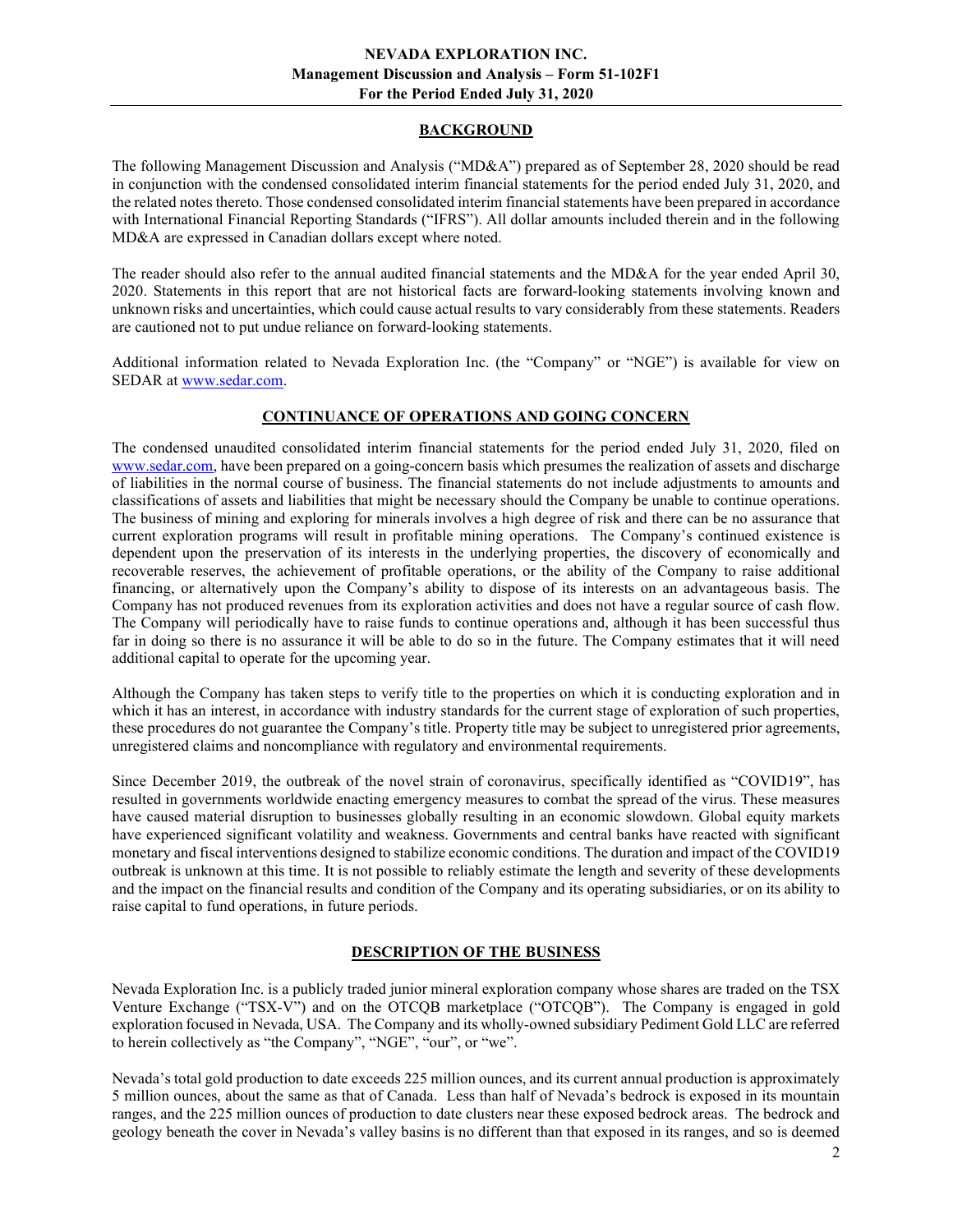to be as prospective. However, these covered areas have seen limited systematic exploration to date because conventional regional-scale geochemical sampling programs are ill-suited to looking under cover. Furthermore, the high cost of conventional drilling has precluded the wide-spread use of drilling as a follow-up prospecting tool to evaluate meaningful numbers of targets from regional-scale exploration. The result is that half of Nevada, the world's highest gold producing jurisdiction by area, remains underexplored.

NGE's team has spent the last decade to integrate the use of hydrogeochemistry (groundwater chemistry) with conventional exploration tools to develop a Nevada-specific regional-scale geochemical exploration program to evaluate Nevada's basins. With innovative technology, NGE has completed the world's largest groundwater sampling program for gold exploration, collecting approximately 6,000 samples, to evaluate Nevada's covered basins for new gold exploration targets. To advance follow-up targets, NGE has developed a truck-mounted small-diameter RC drill rig, tailored specifically to collecting low-cost groundwater samples (analogous to RAB drilling in other parts of the world), which the Company calls its Scorpion drill rig.

By integrating hydrogeochemistry and early-stage low-cost drilling with proven exploration methods, NGE is generating and advancing a portfolio of gold exploration projects. NGE and its exploration partners have now drilled more than 20,000 metres on targets defined by its integrated exploration program, and at several projects have discovered new large hydrothermal systems, with spatial extents covering several square kilometres, defined by system-appropriate alteration in bedrock over significant drill intervals (>30 metres) containing widespread low-level gold (10-100 ppb) and associated trace-element geochemistry consistent with the geologic and geochemical footprints of Nevada's large gold deposits. These are the types of footprints that have yielded multi-million-ounce gold deposits in Nevada, and with these results NGE has demonstrated the validity of its integrated exploration program to discover and advance new high-quality gold targets in otherwise blind settings.

By overcoming the challenges and radically reducing the costs of exploring in Nevada's covered basins, NGE is taking meaningful steps to open up this important new space for district-scale exploration. NGE's business model is to create shareholder value by leveraging its properties and technology through generative exploration, joint ventures, and other exploration partnerships with the specific goal of discovering large new Carlin-type gold deposits (CTGDs).

# OVERALL PERFORMANCE

During the period ended July 31, 2020, the Company focused its efforts on advancing its South Grass Valley Project. The Company also continued to maintain its holdings at its Kelly Creek, Grass Valley, and other projects.

# MINERAL PROPERTIES

| Project            | <b>NGE Claims</b> |              | OTHER*                   | <b>Total</b> |
|--------------------|-------------------|--------------|--------------------------|--------------|
|                    | <b>Claims</b>     | Area $(km2)$ | Area $(km2)$             | Area $(km2)$ |
| South Grass Valley | 701               | 57.5         | ۰                        | 57.5         |
| Grass Valley       | 425               | 35.5         | $\overline{\phantom{0}}$ | 35.5         |
| Kelly Creek        | 333               | 23.9         | 29.3                     | 53.2         |
| Other              | 6                 | 0.5          | $\overline{\phantom{0}}$ | 0.5          |
| <b>TOTAL</b>       | 1,465             | 117.4        | 29.3                     | 146.70       |

NGE directly holds unpatented mining claims and other mineral interests in the following properties through its wholly owned US subsidiary Pediment Gold LLC:

\*Leased private lands and interest in claims on BLM land held by third parties.

#### South Grass Valley

The South Grass Valley Project is located in Lander County, north-central Nevada, approximately 50 kilometres south southwest of Nevada Gold Mines's Cortez complex. The Company has a 100% interest in 701 claims (57.5 km<sup>2</sup>) at South Grass Valley.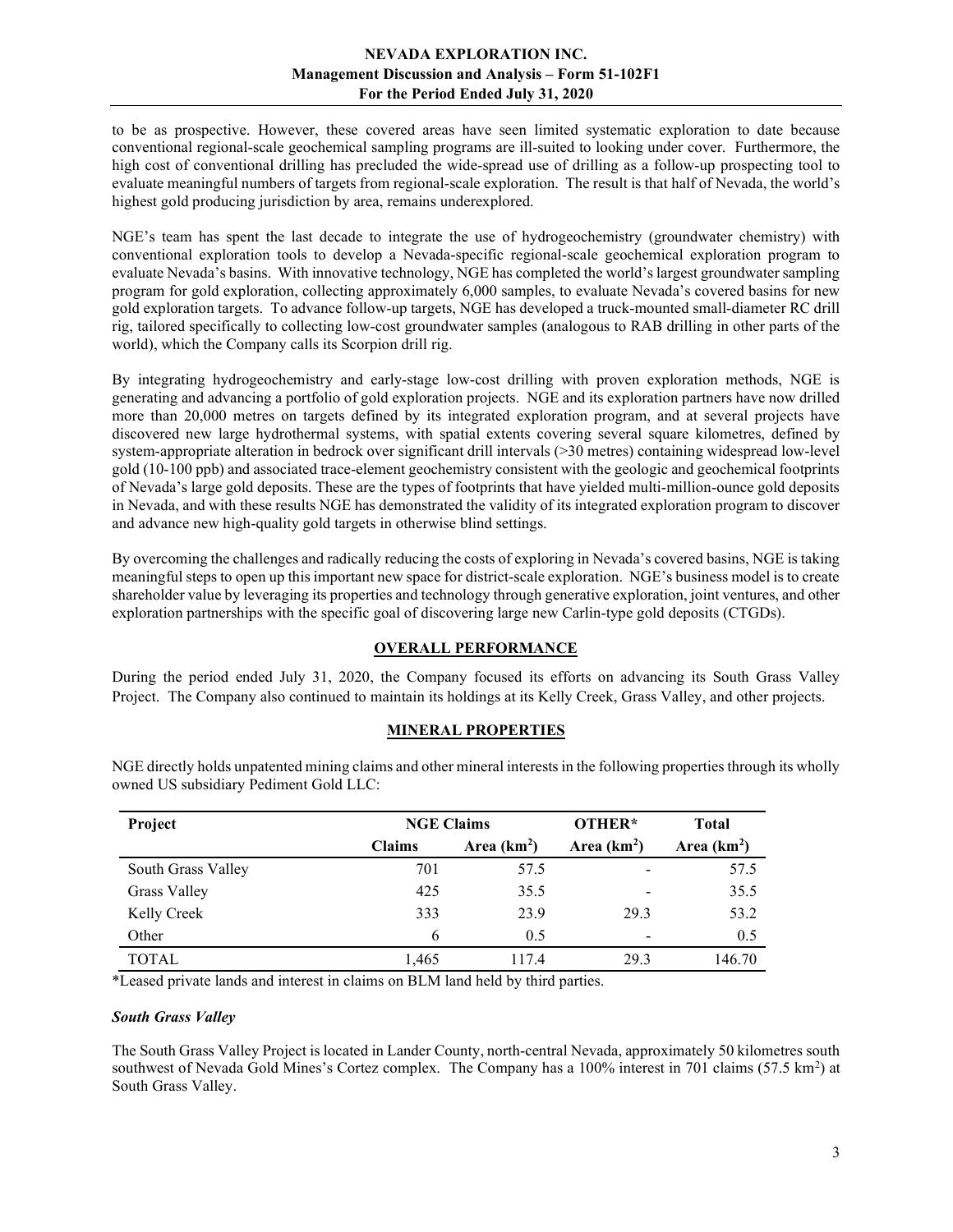The South Grass Valley Project is situated along the Cortez (Battle Mountain - Eureka) Trend, within the specific region of north-central Nevada known for CTGDs defined to the west by the western extent of reactive lower-plate carbonate host rocks, and to the east by the eastern limit of unreactive upper plate cap rocks. Within this region, major gold mineralization is associated with areas where rising gold-bearing hydrothermal fluids ponded beneath unreactive upper-plate cap rocks to react with the favourable lower-plate carbonate host rocks below.

Two bedrock outcrops spaced 5 km apart at the South Grass Valley Project exhibit CTGD-style alteration and geochemistry within a 700-metre-thick sequence of lower-plate carbonate host rocks immediately below the Roberts Mountains Thrust. Based on gravity and air magnetic geophysics, these favourable host rocks project under relatively shallow cover across a large portion of the Project. This large area of favourable geology is intersected by a N-S highangle fault corridor that projects under the cover from the exposed range front based on mapping and gravity geophysics, providing a potential major conduit to expose the known favourable host rocks to mineralized hydrothermal fluids.

Using its industry-leading hydrogeochemistry exploration technology, from 2012 to 2013 the Company collected groundwater samples across South Grass Valley, and delineated a target defined by elevated concentrations of gold and CTGD trace element geochemistry. This was an important step for the Project, because whereas many other groups have recognized the potential to discover new gold deposits in the favourable lower-plate carbonate host rocks within South Grass Valley, for the first time, NGE positively delineated a discrete target within the Valley defined by elevated concentrations of gold and supporting geochemistry characteristic of CTGDs.

From November 2017 to January 2018, NGE completed 69 infill groundwater sampling boreholes at South Grass Valley to follow up on a gold-in-groundwater anomaly identified during a regional-scale, generative exploration program. The objectives of NGE's infill program were to establish the extent, size, and magnitude of the gold-ingroundwater footprint at South Grass Valley and its relationship to the larger prospective geologic setting, and to build support for a deeper drilling program. In total, NGE has now completed 135 boreholes across the Project area, collecting samples from most boreholes at multiple depths, for a total of 234 groundwater samples.

The results of NGE's infill borehole program defined a focused 1,000 x 4,000 metre N-S oriented zone of enriched gold, arsenic, antimony, mercury, thallium, and sulfate in groundwater, representing a hydrogeochemistry footprint consistent in size and magnitude (with gold up to +1 ppb) as those seen around Lone Tree and Twin Creeks, large known gold deposits on the Cortez Trend, as well as at NGE's Kelly Creek Project. Importantly, this zone of enrichment is coincident with the projected intersection of the projected major N-S high-angle fault corridor and favourable lower-plate carbonate host rocks known to exist at the Project.

In March 2018, to build confidence on the extent of the projections of the thick sections of lower plate containing CTGD-style alteration and geochemistry and under cover from where they are exposed in outcrop, Nevada Exploration commissioned a 991 line-km fixed-wing airborne magnetic survey across the Project, covering 124 sq. km.

At the regional scale, the results of the survey showed a pronounced NW-SE fabric, consistent with the strike of the fold axes known to control mineralization elsewhere along the Cortez Trend, including at Barrick's Goldrush deposit. At the project scale, the magnetic response across the exposed bedrock areas showed a strong correlation with mapped units, specifically with the higher-magnetic intrusive and volcanic units, and the lower-magnetic carbonate units, which provided confidence in the interpretation of the survey across the covered bedrock areas.

Based on the projections of the exposed geology and the survey results, the combined interpretation has resolved the covered portion of the Project into separate geologic domains. Most significantly, the survey defined a 15 sq. km magnetic low extending under cover from one of the exposed bedrock outcrops containing a thick sequence of lowerplate carbonate host rocks, which Nevada Exploration believes corroborate the projection of these favourable host rocks beneath the Project.

The results of the air magnetic survey provide strong support for the CTGD target at the Project, defined by a focused zone of enriched gold in groundwater coincident with the projected intersection of favourable lower-plate carbonate host rocks and a major high-angle fault corridor. Based on the size of target, the Company believed it to be both large enough to support a district-scale mineral system, as well as suitably constrained to proceed with a stratigraphic orientation drilling program.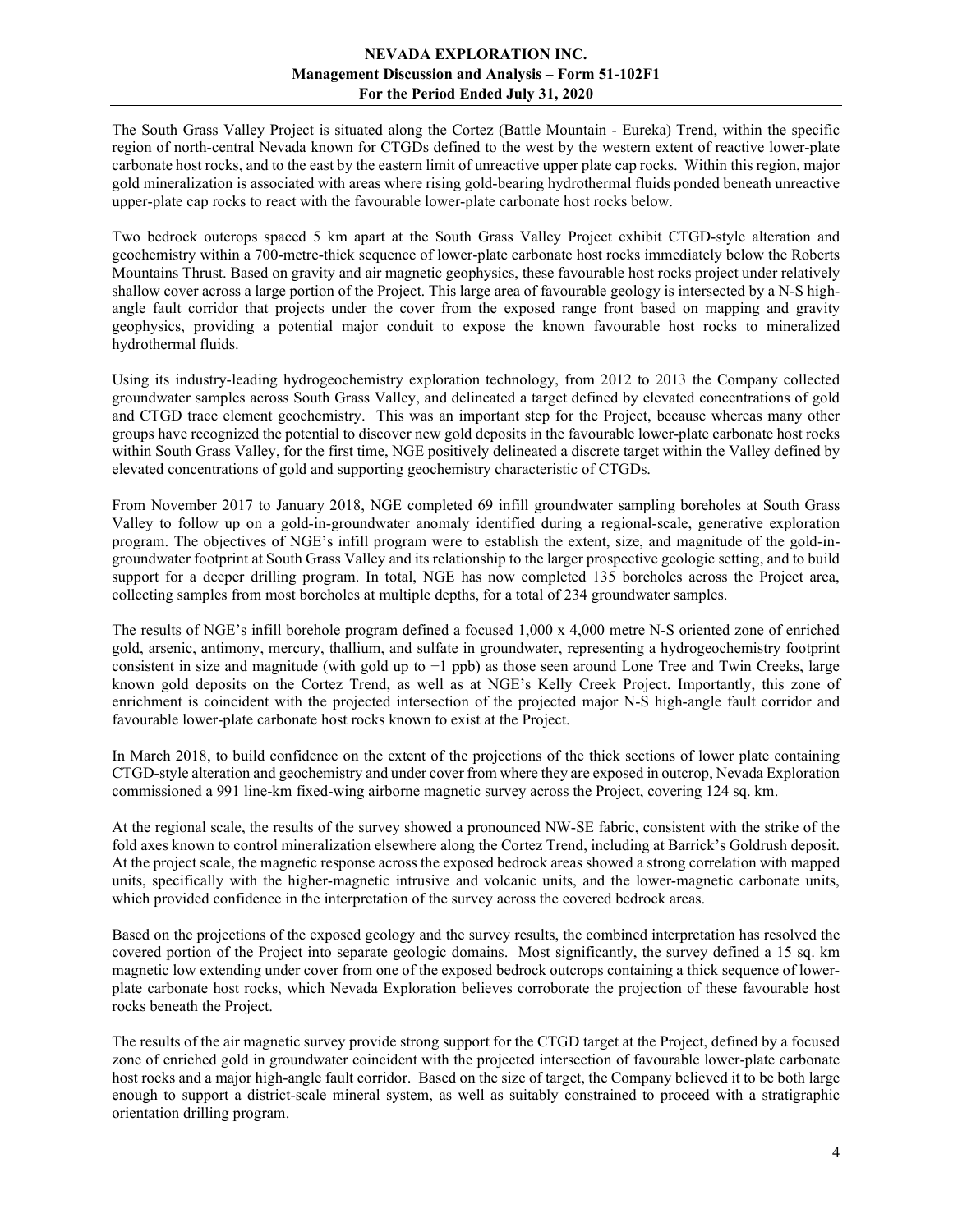From October 2018 through September 2019, Nevada Exploration completed a series of relatively-deep, wide-spaced diamond core drill holes to collect stratigraphic and geologic information across a more than 3.5 kilometre-long corridor through the Project. Based on the results of the core drilling, the Company believes it has discovered a Carlintype mineral system at South Grass Valley with the architecture and scale to potentially support multiple gold deposits, representing an entire new district.

To continue to advance and de-risk this still early-stage project, the Company's next focus was to establish the major geologic controls for mineralization at the project in order to guide its search for potentially economic deposits, and for this the Company needed to improve the resolution of our geologic model by adding many more drill holes. To maximize the number of additional drill holes, for this second round of drilling the Company changed to lessexpensive RC drilling; and to guide the distribution of these drill holes across the project, it chose to cluster the holes in four discrete target areas, each of which represented places within the district that already showed promise in terms of their specific geologic settings, and that also were supported by elevated gold and Carlin-type pathfinder geochemistry in multiple sample mediums.

From January to April 2020, the Company completed 17 new RC drill holes for a total of approximately 5,000 metres. By integrating the results of and geologic information from the RC drill holes, the initial core holes, and mapping with the data from our geophysical surveys, the Company believes it has established the primary source for the mineralized hydrothermal fluids responsible for the Carlin-type features at the project, namely a regional-scale high-angle structural feature that the Company has named the Water Canyon structural corridor. Based on the intensity and zonation of the alteration, gold, and pathfinder concentrations there is strong evidence that the secondary, lateral movement of the fluids through the district was stratigraphically-controlled within a Cambrian-aged limey mudstone (the "Clm Unit").

With a handle on what the Company believes are both the primary and secondary controls for the mineralized hydrothermal fluid flow through the district, its focus has narrowed to where the Clm Unit dips closer to the Water Canyon structural corridor, representing the geologically-constrained target called East Golden Gorge. To test East Golden Gorge for Carlin-type mineralization the Company has designed a program of carefully-targeted core holes to sample the full thickness of the Clm Unit along a three-and-a-half-kilometre length of the target.

# Grass Valley

The Grass Valley project is located in Lander County, Nevada. At the northwestern end of Grass Valley, a 924 km<sup>2</sup> valley basin continues south from Nevada Gold Mines's Cortez Complex, one of the world's largest and lowest cost gold mines. The north end of the Grass Valley Project is located 13 km south southwest of the Cortez Complex. The Company has a  $100\%$  interest in 425 claims (35.5 km<sup>2</sup>) at Grass Valley.

Since 2011, NGE has been exploring for new CTGDs in Grass Valley using its hydrogeochemistry exploration technology. With this integrated approach, NGE has identified a 16 km (10 mi) by 5 km (3 mi) target at Grass Valley defined by elevated concentrations of gold and gold-related trace element geochemistry in groundwater.

In addition to completing a detailed hydrogeochemistry program, NGE and a former partner's work to date has also included: vegetation and soil geochemistry (including soil gas mercury); the acquisition and reprocessing of two historic seismic geophysical lines; geologic mapping; a gravity geophysical survey; one stratigraphic orientation drill hole; and geochemical analysis of approximately 2,400 metres of drill cuttings obtained from seven historic (2005 to 2008) geothermal exploration drill holes.

Based on the work to date at the Project, the Company has confirmed the presence of a large, gold-bearing hydrothermal system at the Grass Valley Project, consistent with the geologic setting of a CTGD. NGE's exploration team is continuing to update its geologic model with ongoing field mapping activities and 3D compilation and interpretation of its comprehensive exploration datasets. With this work, NGE believes it has established evidence that the complex structural controls associated with the Cortez mine to the north are also present along the western edge of Grass Valley, coincident with the elevated gold in groundwater. NGE expects the next stage of work at the project to be 1) extending a soil mercury survey, and 2) a shallow drilling program using its Scorpion drill rig to further characterize the geochemistry of the groundwater, alluvium, and bedrock along these inferred structural controls with the objective of refining the target for a focused deeper drilling program.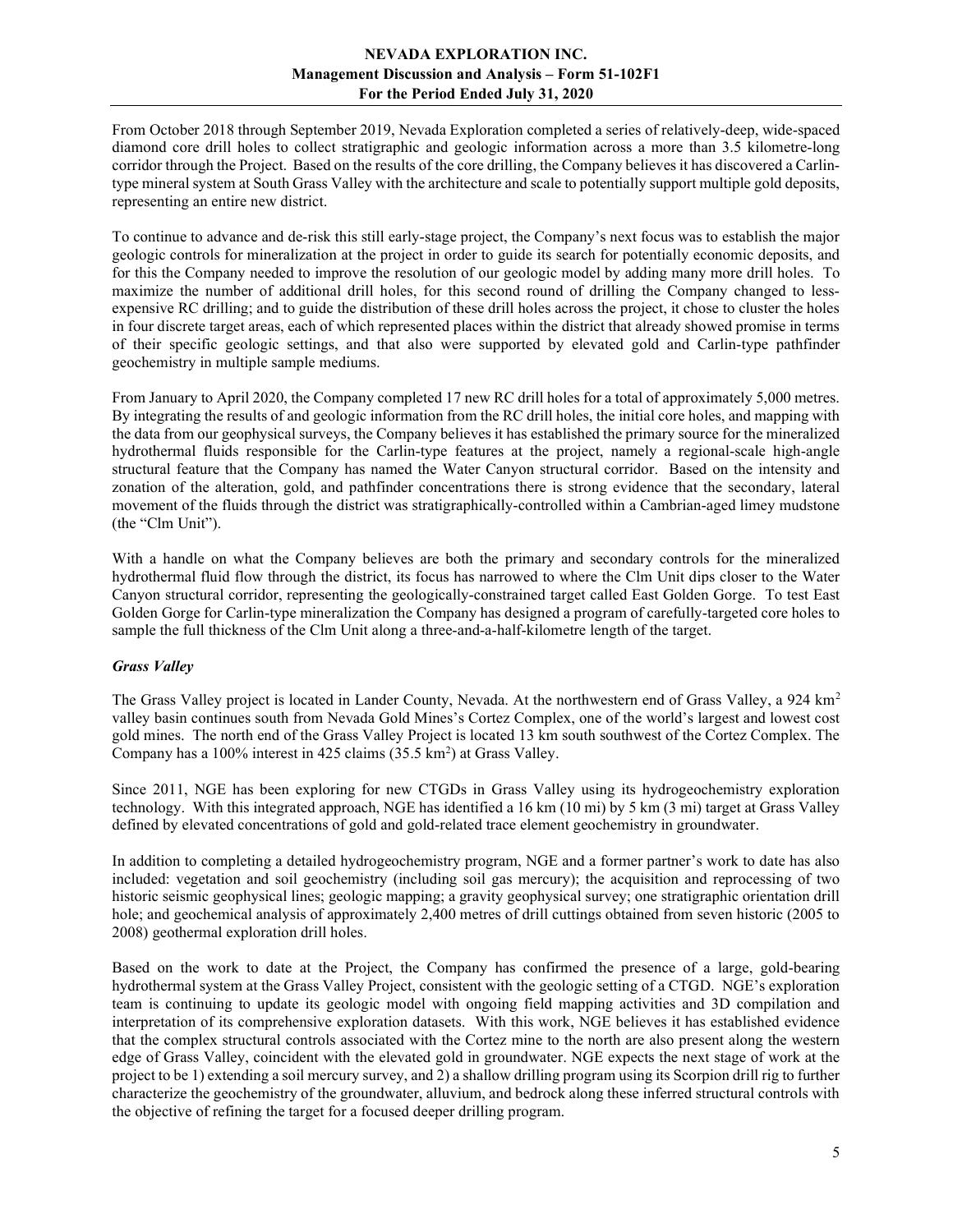# Kelly Creek

The Kelly Creek Project is located in Humboldt County, Nevada. The Company has combined its former Hot Pot Project into its Kelly Creek Project, which together are now referred to as the Kelly Creek Project, comprising: 333 unpatented mining claims held directly by the company, covering approximately 23.9 km<sup>2</sup>; 209 unpatented mining claims leased by the Company from Genesis Gold Corporation through a Mining Lease and Option to Purchase Agreement (the "Genesis Agreement"), covering approximately 15.1 km<sup>2</sup>; and approximately 14.2 km<sup>2</sup> of private land leased by the Company under a Mining Lease Agreement (the "Hot Pot Lease").

The Kelly Creek Basin is situated along the Battle Mountain – Eureka Gold Trend, and is bounded by multi-millionounce gold deposits to the north (Twin Creeks, Getchell, Turquoise Ridge, and Pinson) and south (Lone Tree, Marigold, Trenton Canyon, Converse, Buffalo Valley, Copper Basin, and Phoenix) - together representing more than 70 million ounces of gold along the periphery of the Basin. Despite its proximity to significant mineralization, the interior of the Kelly Creek Basin has seen limited systematic exploration activity to date because its bedrock is largely covered by syn- to post-mineral volcanic units and post-mineral alluvium.

Recognizing the potential to find significant gold mineralization within the Kelly Creek Basin, dozens of major and junior explorers have spent tens of millions of dollars to follow the prospective geology seen in and proximal to the exposed bedrock in the surrounding mountain ranges beneath the sands and gravels covering the Basin. Within the areas controlled by NGE, this activity has included: Santa Fe Pacific completing wide-spaced bedrock mapping drilling in the 1990s; BHP completing an extensive soil auger geochemistry program through the late 1990s; and Placer Dome completing a reconnaissance-scale reverse circulation program in the early 2000s. Other companies that either now hold or have held claims in the immediate area include Newmont, Barrick, AngloGold, Hemlo, Homestake, and Kennecott. The efforts of each company have added valuable information about the geology of the Basin; however, without a cost-effective tool to conduct basin-scale exploration beneath the valley cover, the exploration programs to date in the Kelly Creek Basin have predominantly consisted of unsystematic and uncoordinated efforts focused on relatively small areas.

NGE has integrated the use of its proprietary hydrogeochemistry technology with conventional exploration methods to evaluate the larger Kelly Creek Basin, and has identified a highly prospective area in the middle of the Basin along a portion of a structurally-controlled, shallow, covered bedrock high coincident with highly anomalous gold and associated trace-element chemistry in groundwater.

Since establishing its initial holdings in the Kelly Creek Basin, NGE and its exploration partners have completed major work programs, building a comprehensive exploration dataset to understand the geology beneath the Basin. This exploration dataset now includes:

- 1,000 km<sup>2</sup> of regional magnetic geophysical data;
- 670 km<sup>2</sup> of detailed air magnetic geophysical data;
- 1,000 km<sup>2</sup> of regional gravity geophysical data;
- $\bullet$  100 km<sup>2</sup> of detailed gravity geophysical data;
- 33 line-km of CSAMT geophysical data;
- 49 line-km of 3D reflection seismic data; and
- A drilling database containing 31 drill holes, plus 114 historic drill holes, representing more than 29,000 metres of drilling, including assay results for more than 5,000 drill intervals representing more than 10,000 metres of drill assay data.

Based on the work to date, NGE has confirmed that the favourable geologic setting (host units and structural controls) associated with the adjacent Lone Tree and Marigold deposits project northwards to the Kelly Creek Project area, beneath relatively shallow cover. NGE's earlier drilling and groundwater sampling confirmed that this relatively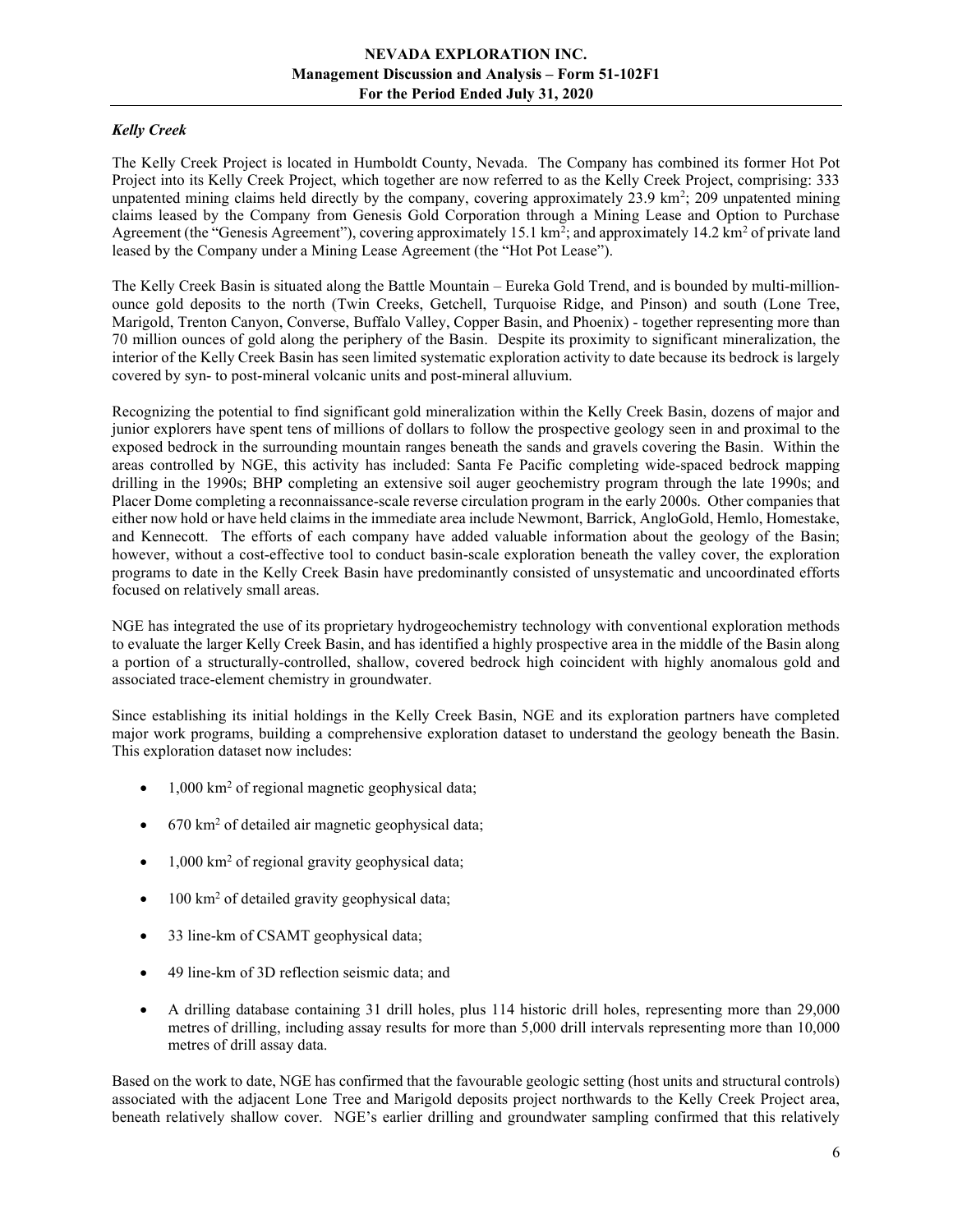shallow, prospective structural and bedrock setting was also associated with enriched gold in groundwater, alluvium, and bedrock.

From late 2016 through late 2017, the Company completed a 61-hole, 5,864 m Scorpion drilling program to collect 3D groundwater, alluvium, and top of bedrock samples across this prospective covered bedrock area, with the objective of constraining the target by vectoring into areas of gold mineralization in bedrock large enough to be associated with the footprint of a large CTGD. Of the 61 holes, 41 holes encountered bedrock, at an average depth of 84 m, which allowed for widespread bedrock mapping and sampling. From the 61 holes, 552 water samples were collected, on average every 10 metres downhole, providing important 3D geochemistry across the project, especially in areas of deeper bedrock where the Scorpion could not sample bedrock directly.

The results have established that the lateral extent of the gold-in-groundwater footprint at Kelly Creek is of a comparable size, and perhaps larger, than that seen at Lone Tree, consistent with the presence of a large, robust, mineralized system. Zones of enriched gold in groundwater form focused, parallel NNW-trending lineaments (also reflected more broadly in arsenic and antimony in groundwater) bounded by the primary N-S structural fabric that runs parallel to Lone Tree and north from Marigold. These linear zones of enrichment that cut through this large favourable system are consistent with the geometry of mineralization hosted within secondary zones of structural extension (Riedel-style shears), marking potential conduits of enhanced vertical hydrothermal fluid flow that are known to provide important ore-controls at many large deposits in Nevada (including Lone Tree).

The results of the Scorpion bedrock sampling combined with the bedrock samples from earlier drilling together define two clusters of  $>0.1$  g/t gold in bedrock, covering areas at least 700 m x 300 m and 1,000 m x 600 m respectively, associated with the discrete lineaments of increased gold-in-groundwater enrichment, which provide new strong evidence that the hydrothermal system at Kelly Creek is mineralized over a larger area than previously known.

By combining the latest Scorpion drill results with the results of earlier deeper core drilling and the geophysical structural interpretation (based on the combined gravity, air magnetic, seismic, and CSAMT datasets), NGE believes that:

- The primary and secondary structural fabric seen in the geophysics, core drilling, and hydrogeochemistry, plus the thick sections of alteration and geochemistry seen in the drilling, support the presence of major reactivated high-angle structural conduits associated with a hydrothermal system of a size necessary to support the formation of a major mineralized system;
- Veining and structural damage seen in the core drilling confirm that the permeability of the units proximal to the favorable structural conduits has been improved over large areas and is well-suited to support gold deposition;
- Thick and wide-spread intervals of hydrothermal alteration, oxidation, decalcification, and carbon remobilization confirm a large hydrothermal system was active at Kelly Creek, and mark the style of alteration and mineralization associated with CTGD, which together are indicative of a favorable mineralizing environment;
- The geochemical footprint seen across the project, which includes large areas of gold mineralization in bedrock, is consistent in terms of the size and geochemical package with the footprints associated with many of Nevada's large mineral systems, which confirms: (i) that the system's hydrothermal fluids were pregnant; (ii) that the pregnant fluids were present across large areas of the system; and (iii) that the pregnant fluids could potentially source economic gold mineralization where provided with favourable depositional conditions, namely suitably-permeable iron-rich host rocks; and
- Thick sections of bedrock units known to support mineralization nearby at Lone Tree and Marigold were encountered by all of the widespread and deeper core drill holes, which confirm that favourable, iron-rich, and suitably permeable host rocks are present across the entire project area and at depth.

NGE believes that these results confirm that the critical components needed to host a large CTGD deposit are present at the Kelly Creek Project, and that the combined dataset suggest the gold-bearing hydrothermal system at Kelly Creek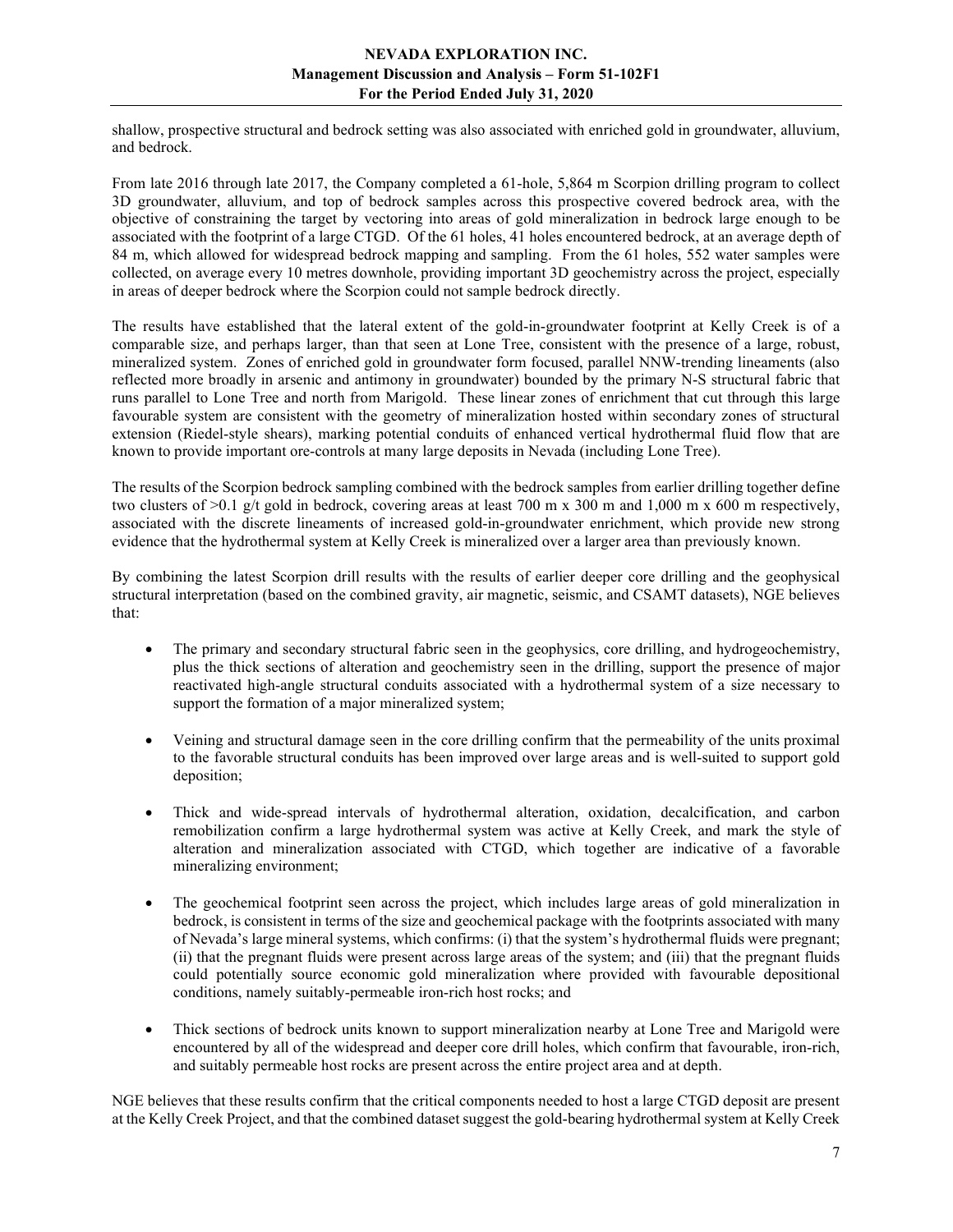is likely the extension of the system responsible for the adjacent Lone Tree (produced 4.6 million ounces) and Marigold (produced 3.2 million ounces plus 5.0 million ounces indicated) deposits, with the potential to support significant additional mineralization.

In July 2020, the Company executed the definitive Exploration and Option to Enter Joint Venture Agreement (the "Agreement") on the project with Austin American Corp. ("Austin"), led by former Pretium Resources Inc. CEO Joe Ovsenek. Under the Agreement, Austin has the right to earn a 51% interest in the joint venture by spending \$5,000,000 over four years, with the election to then earn an additional 19% by delivering a prefeasibility study.

Under the Agreement, to earn a 51% joint venture interest in the Project, Austin must spend \$5,000,000 in exploration expenditures, as follows (the "Earn In"):

- \$1,000,000 in aggregate within first 15 months, which represents a firm commitment,
- \$2,000,000 in aggregate before second anniversary,
- \$3,500,000 in aggregate before third anniversary, and
- \$5,000,000 in aggregate before fourth anniversary.

During the Earn In, Austin will be the operator of the Project.

Upon completing the Earn In, Austin has a one-time option to elect to earn an additional 19% interest in the joint venture, for a total of 70% (the "Additional Option"), by spending \$1,500,000 per year during first three years of the Additional Option, and by delivering a prefeasibility study prior to June 1, 2028.

At NGE's election, which must be made within 120 days of the approval by the joint venture of a feasibility study, Austin will be obligated to provide NGE's portion of any debt financing or arrange for third party financing of NGE's portion of any debt financing required to construct a mine on the Project described in the feasibility study in consideration for the transfer by NGE to Austin of a 5% interest in the joint venture. If a party is diluted to a 10% interest in the joint venture, its interest will be converted to a 10% net profits interest.

Additionally, Austin is responsible for the payment of all annual claim maintenance fees as well as annual Hot Pot and Genesis lease payments as detailed above as long as the Agreement is maintained.

If a party is diluted to a 10% interest in the joint venture, its interest will be converted to a 10% net profits interest.

# Summary of expenditures by property:

Resource properties expenditures for the period ended July 31, 2020 were as follows:

| 2020               | <b>South Grass</b><br><b>Valley</b> |
|--------------------|-------------------------------------|
| Land holding costs | \$                                  |
| Drilling           | 1,314                               |
| Geochemistry       |                                     |
| Geology            | 8,204                               |
| Geophysics         |                                     |
| Geoprobing         |                                     |
|                    |                                     |
|                    | 9,518                               |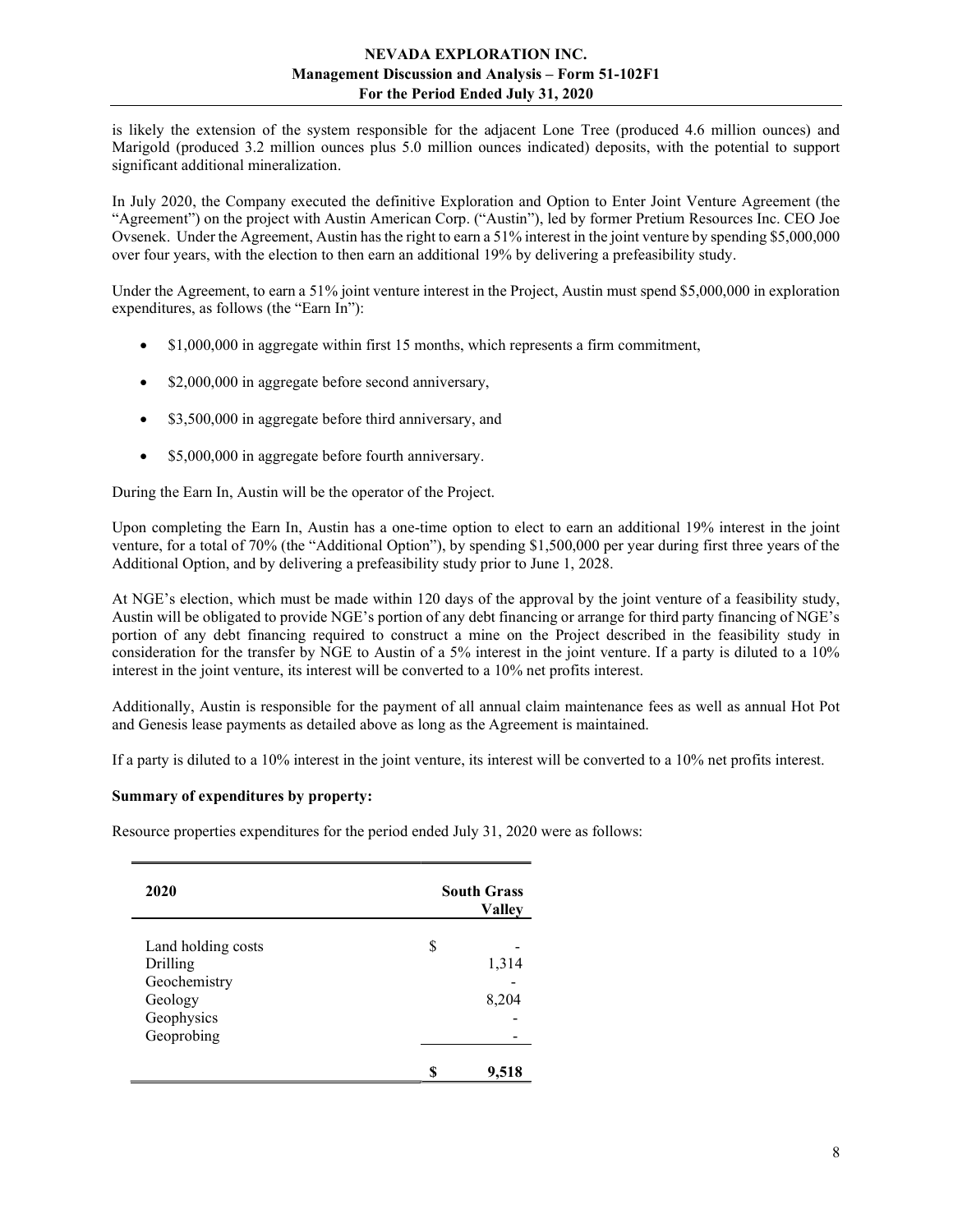| 2019              | <b>South Grass</b><br><b>Valley</b> |
|-------------------|-------------------------------------|
| Drilling          | \$<br>745,118                       |
| Scorpion drilling | 1,193                               |
| Geochemistry      | 36,221                              |
| Geology           | 51,577                              |
| Geoprobing        | 29,200                              |
|                   | \$<br>863,309                       |

Resource properties expenditures for the period ended July 31, 2019 were as follows:

#### RESULTS OF OPERATIONS

#### For the three months ended July 31, 2020

The Company's net loss for the three-month period ended July 31, 2020 (the "Current Period") was \$271,930 compared to \$1,273,408 for the three-month period ended July 31, 2019 (the "Previous Period"). The decrease is primarily a result of the following:

Exploration and evaluation expenditures during the Current Period were \$9,518, compared to \$863,309 during the Previous Period. The decrease is primarily a result of decreased drilling activity during the Current Period.

Investor relations expense during the Current Period was \$23,715, compared to \$50,473 during the Previous Period. The decrease is primarily the result of decreased participation in trade shows and conferences due to the COVID19 outbreak.

Share-based payments during the Current Period were \$40,827 compared to \$114,056 during the Previous Period. The decrease in share-based payments is due to fewer share purchase options being granted in the Current Period as compared to the Prior Period.

# QUARTERLY FINANCIAL INFORMATION

|                           | Three Month   |          | Three Month  |     | Three Month  |          | Three Month  |
|---------------------------|---------------|----------|--------------|-----|--------------|----------|--------------|
|                           | Period Ended  |          | Period Ended |     | Period Ended |          | Period Ended |
|                           | July 31,      |          | April 30,    |     | January 31,  |          | October 31,  |
|                           | 2020          |          | 2020         |     | 2020         |          | 2019         |
|                           |               |          |              |     |              |          |              |
| Total assets              | \$<br>519,679 | <b>S</b> | 448,509      | - S | 802,014      | <b>S</b> | 323,229      |
| Working capital (deficit) | 167,887       |          | (139,740)    |     | 378,327      |          | (100, 533)   |
| Equity                    | 392,435       |          | 132,580      |     | 660,179      |          | 140,619      |
| Net loss                  | (271, 930)    |          | (1,620,002)  |     | (1,042,038)  |          | (1,199,972)  |
| Loss per share            | (0.00)        |          | (0.02)       |     | (0.01)       |          | (0.01)       |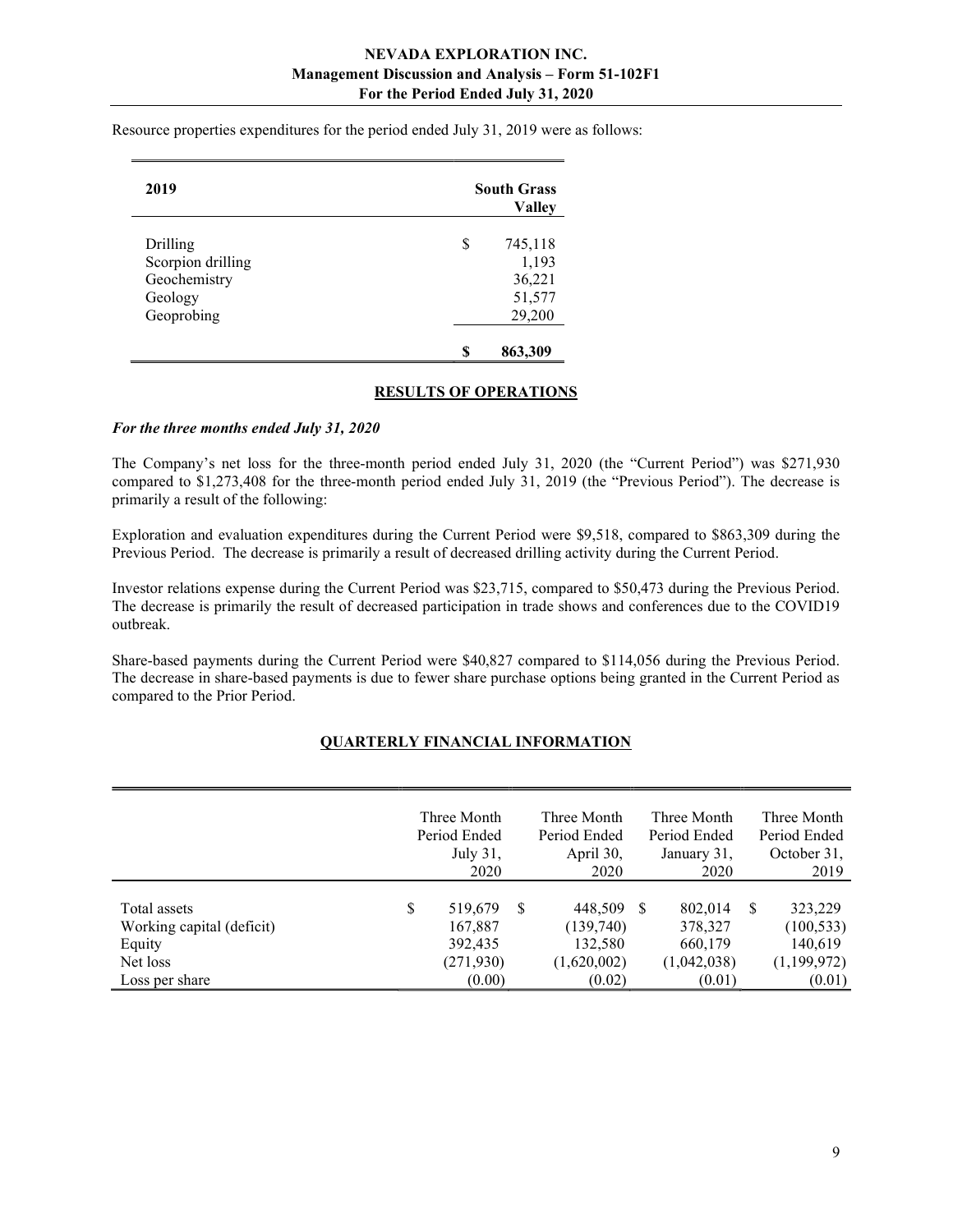|                                                                         | July 31,<br>2019                                               |   | Period Ended<br>April 30,<br>2019                           |     | Period Ended<br>January 31,<br>2019                      |   | Period Ended<br>October 31,<br>2018                          |
|-------------------------------------------------------------------------|----------------------------------------------------------------|---|-------------------------------------------------------------|-----|----------------------------------------------------------|---|--------------------------------------------------------------|
| Total assets<br>Working capital<br>Equity<br>Net loss<br>Loss per share | \$<br>1,221,468<br>625,365<br>885,603<br>(1,273,408)<br>(0.01) | S | 2,166,885<br>1,765,975<br>2,050,945<br>(900, 764)<br>(0.01) | \$. | 1,028,010<br>449,731<br>758,447<br>(1,444,819)<br>(0.02) | S | 1,790,647<br>1,109,456<br>1,453,174<br>(1,509,581)<br>(0.02) |

# ANNUAL FINANCIAL INFORMATION

The financial statements have been prepared in accordance with IFRS for fiscal years 2020, 2019 and 2018, and are expressed in Canadian dollars.

|                                         | Year Ended  | Year Ended  | Year Ended  |
|-----------------------------------------|-------------|-------------|-------------|
|                                         | April 30,   | April 30,   | April 30,   |
|                                         | 2020        | 2019        | 2018        |
|                                         | \$          | S           | \$          |
| <b>Operations:</b>                      |             |             |             |
| Revenues                                |             |             |             |
| Net income (loss)                       | (5,135,420) | (4,333,994) | (2,866,420) |
| Net income (loss) per share $-$ Basic   | (0.06)      | (0.06)      | (0.06)      |
| Net income (loss) per share $-$ Diluted | (0.06)      | (0.06)      | (0.06)      |
| <b>Balance Sheet:</b>                   |             |             |             |
| Working capital (deficit)               | (139,740)   | 1,765,975   | 164,677     |
| Total current assets                    | 176,189     | 1,881,915   | 250,400     |
| Total liabilities                       | 315,929     | 115,940     | 85,723      |

# LIQUIDITY AND CAPITAL RESOURCES

# **Liquidity**

The Company has financed its operations primarily through the issuance of common shares. The Company continues to seek capital through various means including the issuance of equity and/or debt.

Net cash used in operating activities for the period ended July 31, 2020 was \$290,313 compared to \$1,174,728 used during the period ended July 31, 2019 and consists primarily of the operating loss and changes in non-cash working capital items as detailed in the condensed consolidated interim financial statements for the period ended July 31, 2020 and filed on www.sedar.com.

Net cash provided by financing activities for the period ended July 31, 2020 was \$495,750, which is primarily related to the net proceeds from the completion of a private placement totalling 2,500,000 units. During the period ended July 31, 2019, net cash provided by financing activities was \$Nil.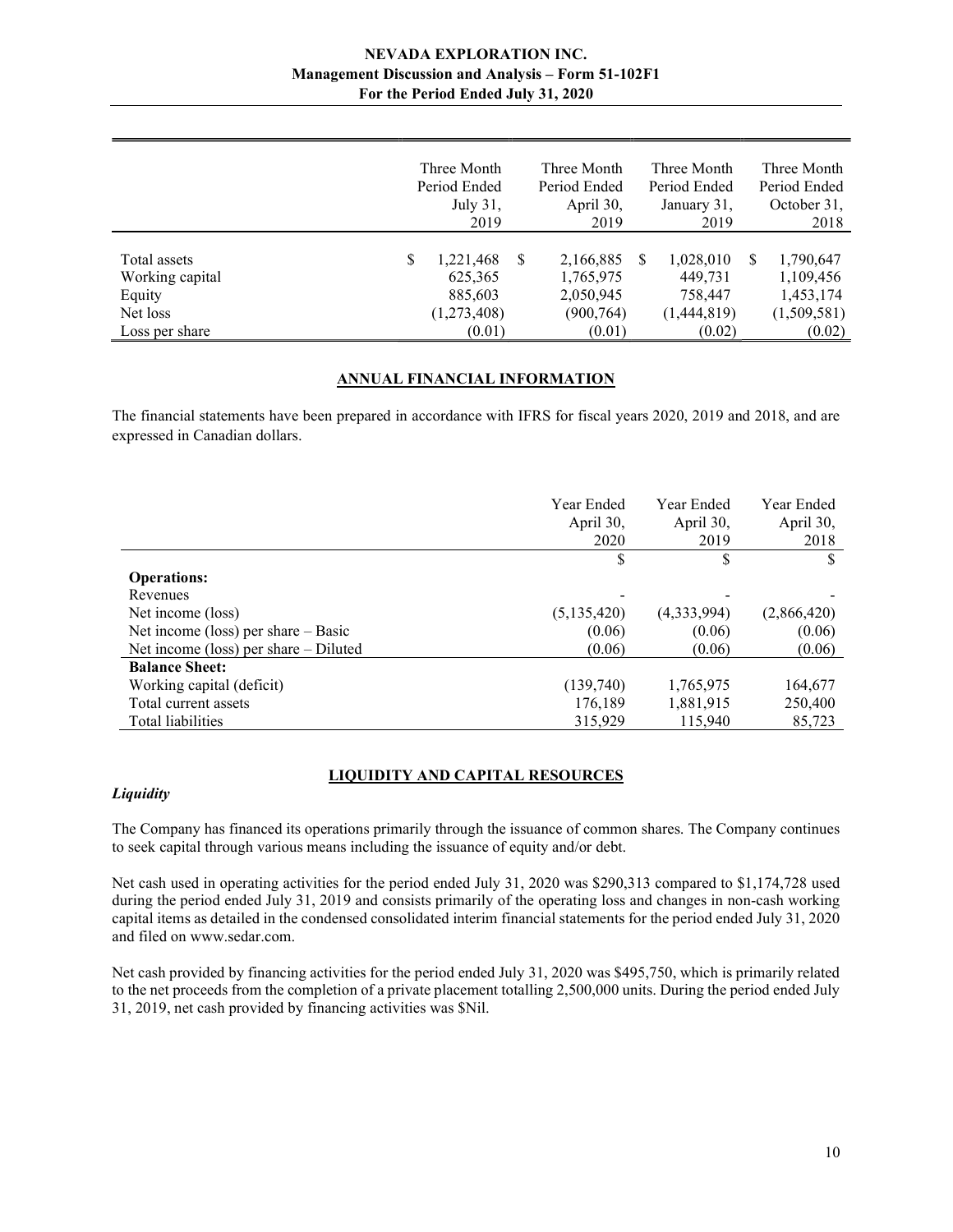## Assets and liabilities

At July 31, 2020, the Company had working capital of \$167,887 (April 30, 2020 – working capital deficiency of \$139,740). Current assets include cash and cash equivalents totaling \$258,242 (April 30, 2020 - \$49,174); \$13,116 (April 30, 2020 - \$109,163) in accounts receivable; \$15,306 (April 30, 2020 - \$8,503) in short term investments; and \$8,467 (April 30, 2020 - \$9,349) in prepaid expenses. Current liabilities include accounts payable and accrued liabilities of \$127,244 (April 30, 2020 - \$315,929).

Deposits and bonds consist of deposits for credit cards, as well as for land reclamation which also add to the Company's asset base. Deposits (bonds) are required by the U.S Bureau of Land Management (BLM) to ensure that reclamation and clean-up work on the Company's properties will be completed to the satisfaction of the BLM. Total deposits as at July 31, 2020 are \$78,533 (April 30, 2020 - \$98,314).

# COMMITMENTS

As July 31, 2020, the Company has total office lease commitments of \$29,930 as follows:

- a) Total office lease payments of \$15,823 ending December 31, 2020.
- b) Total office lease payments of \$14,107 ending February 28, 2021.

#### OFF-BALANCE SHEET ARRANGEMENTS

As at July 31, 2020, NGE had no off-balance sheet arrangements such as guaranteed contracts, contingent interests in assets transferred to an entity, derivative instrument obligations or any instruments that could trigger financing, market or credit risk to NGE.

# RELATED PARTY TRANSACTIONS

During the period ended July 31, 2020, the Company:

- i) paid or accrued \$19,500 in consulting fees to a corporation of which the Chief Financial Officer is an employee.
- ii) paid or accrued \$30,000 in consulting fees to a company controlled by a director of the Company and to a consultant related to a director.
- iii) recorded share-based payments of \$25,578 related to the fair value of stock options vesting through the period to officers, directors, and a consultant related to a director.

During the period ended July 31, 2019, the Company:

- i) paid or accrued \$19,500 in consulting fees to a corporation of which the Chief Financial Officer is an employee.
- ii) paid or accrued \$30,000 in consulting fees to a company controlled by a director of the Company and to a consultant related to a director.
- iii) recorded share-based payments of \$77,175 related to the fair value of stock options vesting through the period to officers, directors, and a consultant related to a director.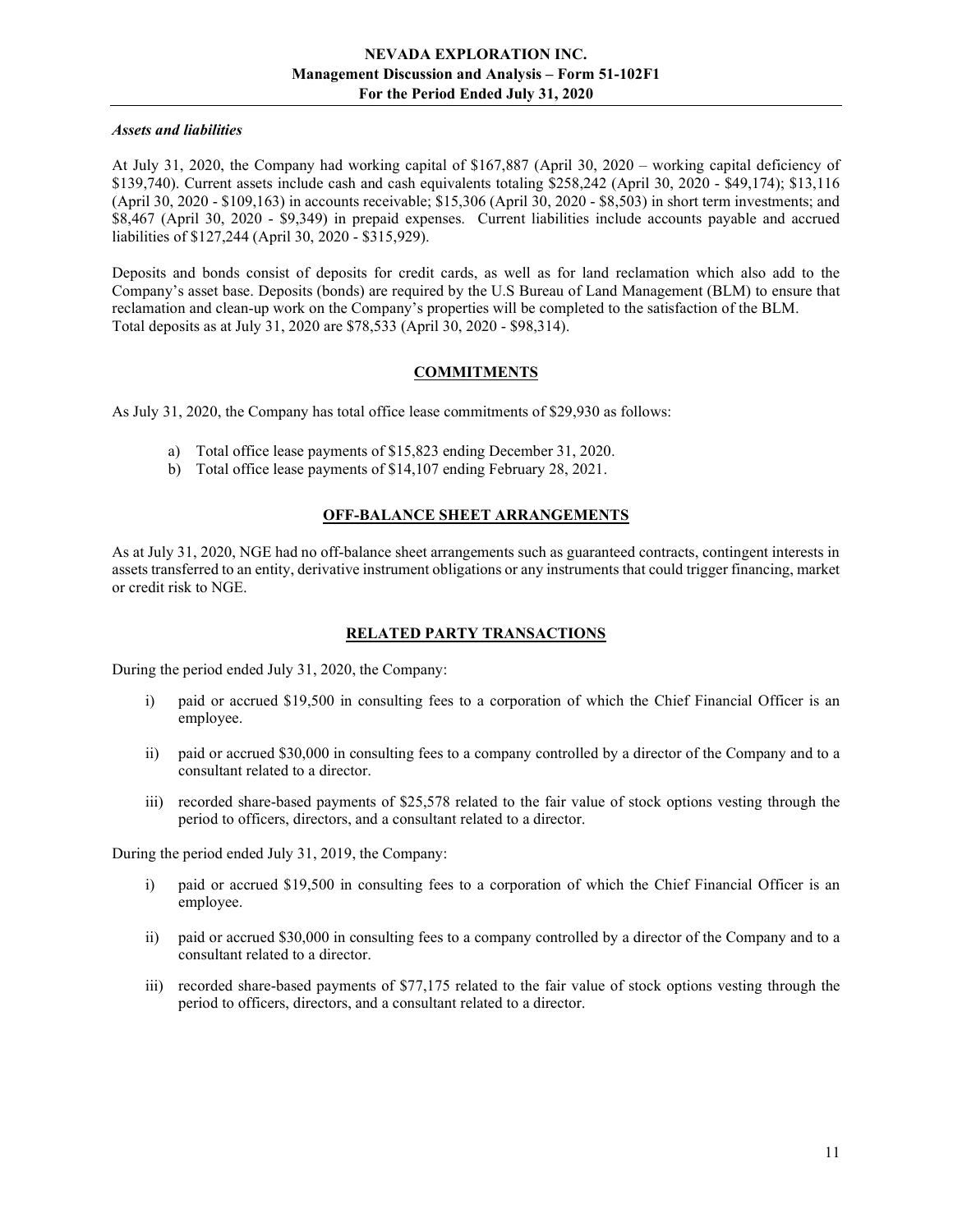The amounts included in accounts payable and accrued liabilities which are due to related parties are as follows:

|                                                                                                                                                                                                      | July 31,<br>2020                |     | April 30,<br>2020         |
|------------------------------------------------------------------------------------------------------------------------------------------------------------------------------------------------------|---------------------------------|-----|---------------------------|
| Due to a corporation of which the Chief Financial<br>Officer is an employee<br>Due to key management<br>Due to officers, companies controlled by directors and<br>a consultant related to a director | \$<br>6,825<br>15,272<br>59,142 | - S | 6,825<br>17,861<br>27,650 |
|                                                                                                                                                                                                      | 81.239                          |     | 52,336                    |

Key management personnel are those persons having authority and responsibility for planning, directing and controlling the activities of the Company, directly or indirectly. Key management personnel include the Company's President, Chief Executive Officer and Chief Operating Officer.

Remuneration of key management of the Company is as follows:

|                                  | Three Months<br>Ended<br>July 31,<br>2020 |              | Three Months<br>Ended<br>July 31,<br>2019 |
|----------------------------------|-------------------------------------------|--------------|-------------------------------------------|
| Salaries<br>Share-based payments | \$<br>69,366<br>12,964                    | <sup>S</sup> | 102,240<br>39,117                         |
|                                  | \$<br>388,559                             | -S           | 141,357                                   |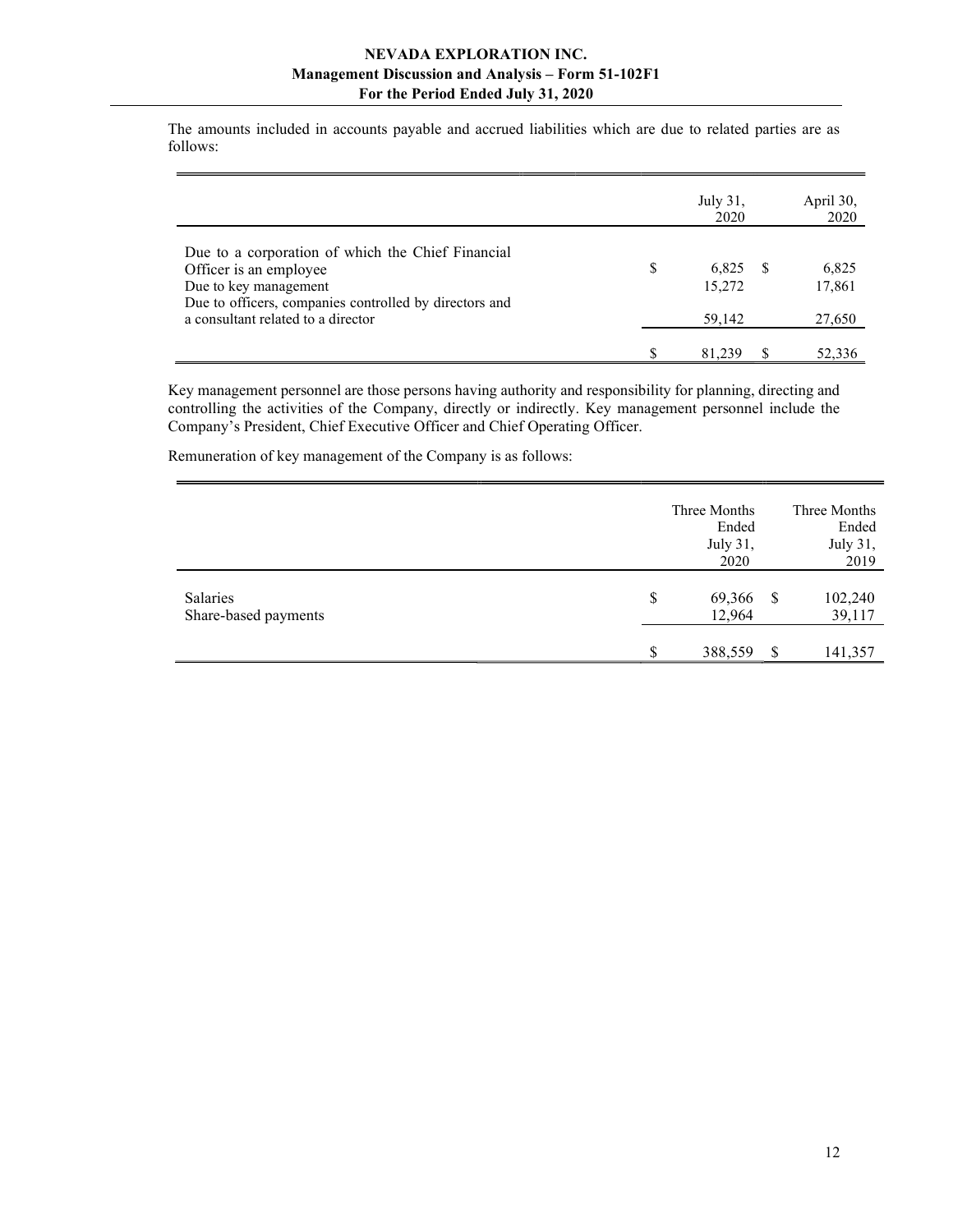# OUTSTANDING SHARE DATA

|                      | Number<br>of Options   | Exercise<br>Price | <b>Expiry Date</b> |  |
|----------------------|------------------------|-------------------|--------------------|--|
|                      |                        |                   |                    |  |
| <b>Stock options</b> |                        |                   |                    |  |
|                      | 1,625,000              | \$0.185           | October 19, 2020   |  |
|                      | 125,000                | 0.315             | December 31, 2020  |  |
|                      | 1,470,000              | 0.47              | August 3, 2026     |  |
|                      | 350,000                | 0.40              | November 27, 2027  |  |
|                      | 300,000                | 0.15              | July 4, 2028       |  |
|                      | 2,555,000              | 0.26              | October 1, 2028    |  |
|                      | 150,000                | 0.35              | October 26, 2028   |  |
|                      | 250,000                | 0.30              | February 21, 2029  |  |
|                      | 50,000                 | 0.23              | May 30, 2019       |  |
|                      | 200,000                | 0.18              | October 31, 2029   |  |
|                      | $\overline{7,075,000}$ |                   |                    |  |
| Warrants             |                        |                   |                    |  |
|                      | 5,235,450              | 0.30              | February 28, 2021  |  |
|                      | 2,959,600              | 0.30              | March 6, 2021      |  |
|                      | 1,351,945              | 0.45              | July 14, 2021      |  |
|                      | 4,036,750              | 0.50              | October 10, 2021   |  |
|                      | 887,144                | 0.50              | March 11, 2022     |  |
|                      | 2,920,825              | 0.50              | June 4, 2022       |  |
|                      | 928,500                | 0.50              | July 1, 2022       |  |
|                      | 2,560,917              | 0.40              | February 25, 2022  |  |
|                      | 1,250,000              | 0.50              | January 7, 2023    |  |
|                      | 22,131,131             |                   |                    |  |
|                      |                        |                   |                    |  |

As at September 28, 2020, the Company has 104,374,816 common shares issued and outstanding and has the following stock options and warrants outstanding:

Fully diluted: 133,580,947

# FINANCIAL INSTRUMENTS AND FINANCIAL RISK FACTORS

#### Risk Management Policies

The Company is exposed to risk due to the nature of its financial instruments. Risk management is the responsibility of management and the Company did not use derivative instruments.

#### Fair value

Financial instruments measured at fair value are classified into one of three levels in the fair value hierarchy according to the relative reliability of the inputs used to estimate the fair values. The three levels of the fair value hierarchy are:

Level 1 – Unadjusted quoted prices in active markets for identical assets or liabilities;

Level 2 – Inputs other than quoted prices that are observable for the asset or liability either directly or indirectly; and Level 3 – Inputs that are not based on observable market data.

Short term investments are measured at level 1 of the fair value hierarchy. The fair value of short term investments is measured at the market price of the common shares held at the measurement date. The carrying value of cash and cash equivalents, other receivable, deposits and bonds, and accounts payable and accrued liabilities approximate their fair value because of the short-term nature of these instruments.

# Financial risk factors

The Company's risk exposures and the impact on the Company's financial instruments are summarized below: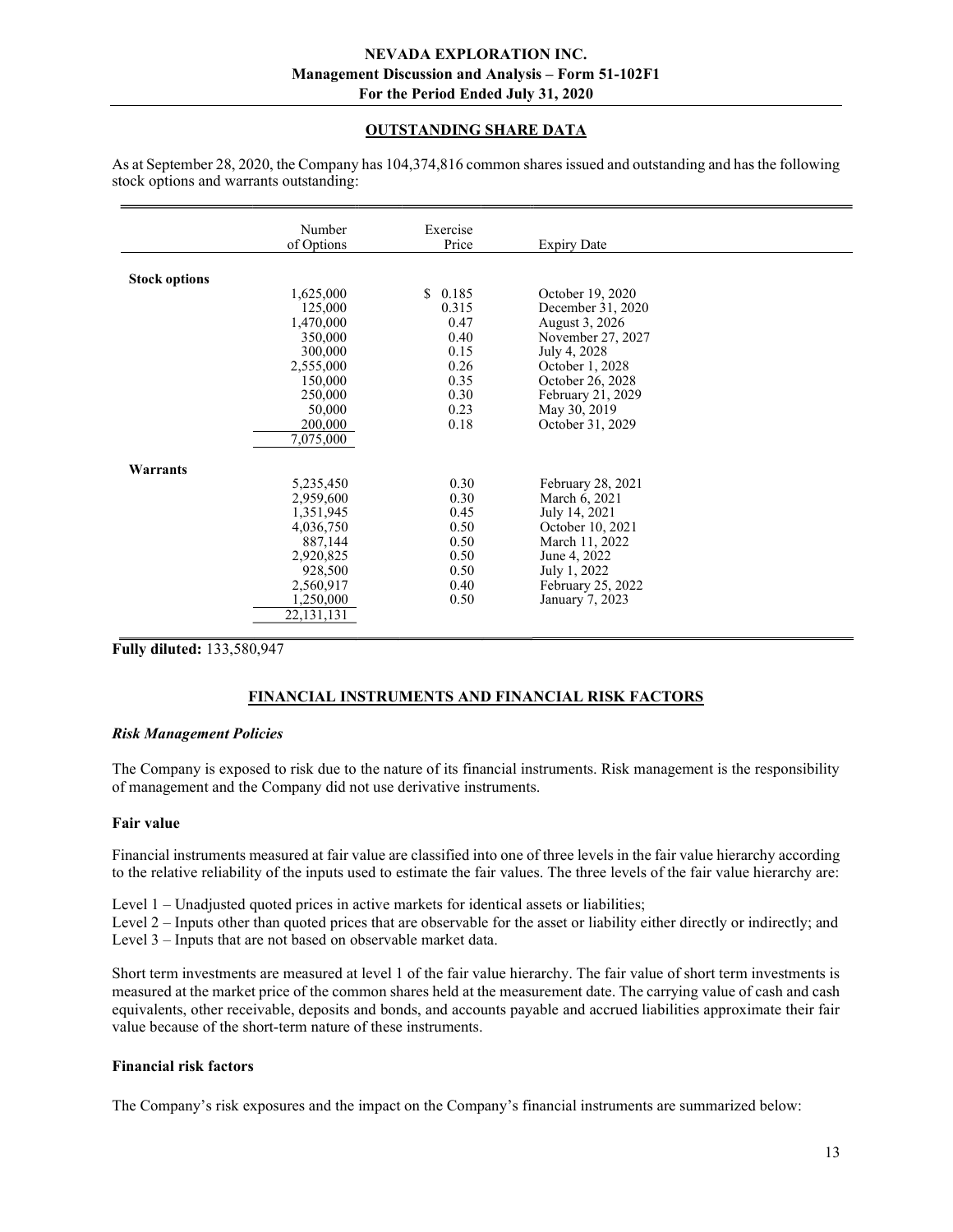#### Credit risk

Credit risk is the risk of loss associated with a counterparty's inability to fulfill its payment obligations. The Company's credit risk is primarily attributable to cash and cash equivalents and deposits and bonds. Management believes that the credit risk concentration with respect to cash and cash equivalents, deposits and bonds is remote as it maintains accounts with highly-rated financial institutions.

#### Liquidity risk

Liquidity risk is the risk that the Company will not be able to meet its financial obligations as they fall due. The Company manages liquidity risk through the management of its capital structure and financial leverage. It also manages liquidity risk by continuously monitoring actual and projected cash flows. The Board of Directors reviews and approves the Company's operating and capital budgets, as well as any material transactions out of the normal course of business.

As at July 31, 2020, the Company had a cash and cash equivalent balance of \$258,242 (April 30, 2020 - \$49,174) to settle current liabilities of \$127,244 (April 30, 2020 - \$315,929). The Company believes that there is minimal liquidity risk as at July 31, 2020.

#### Market risk

Market risk is the risk of loss that may arise from changes in market factors such as interest rates, foreign exchange rates and equity prices.

#### (a) Interest rate risk

 The Company is exposed to interest rate risk to the extent that the cash and cash equivalents maintained at the financial institutions is subject to floating rate of interest. The interest rate risks on cash and cash equivalents and deposits and bonds are not considered significant.

#### (b) Foreign currency risk

The Company is exposed to financial risk arising from fluctuations in foreign exchange rates and the degree of volatility of these rates. A significant portion of the Company's expenses is denominated in US dollars. Consequently, certain assets, liabilities and operating expenses are exposed to currency fluctuations. The Company does not use derivative instruments to reduce its exposure to foreign currency risk. Net assets denominated in foreign currency and the Canadian dollar equivalents as at July 31, 2020 are as follows:

|                     |   | USD          | CDN       |
|---------------------|---|--------------|-----------|
| Current assets      | S | 50,511 \$    | 67,705    |
| Non-current assets  |   | 158,942      | 213,048   |
| Current liabilities |   | (14, 440)    | (19, 355) |
|                     | S | $195,013$ \$ | 261,398   |

Based on the above net exposures as at July 31, 2020, and assuming all other variables remain constant, a 10% change in the value of the US dollar against the Canadian dollar would result in an increase/decrease of USD\$19,501 in comprehensive loss.

# CAPITAL MANAGEMENT

In order to maintain its capital structure, the Company is dependent on equity funding and when necessary, raises capital through the issuance of equity instruments, primarily comprised of common shares and share purchase warrants. In the management of capital, the Company includes the components of equity as well as cash and cash equivalents.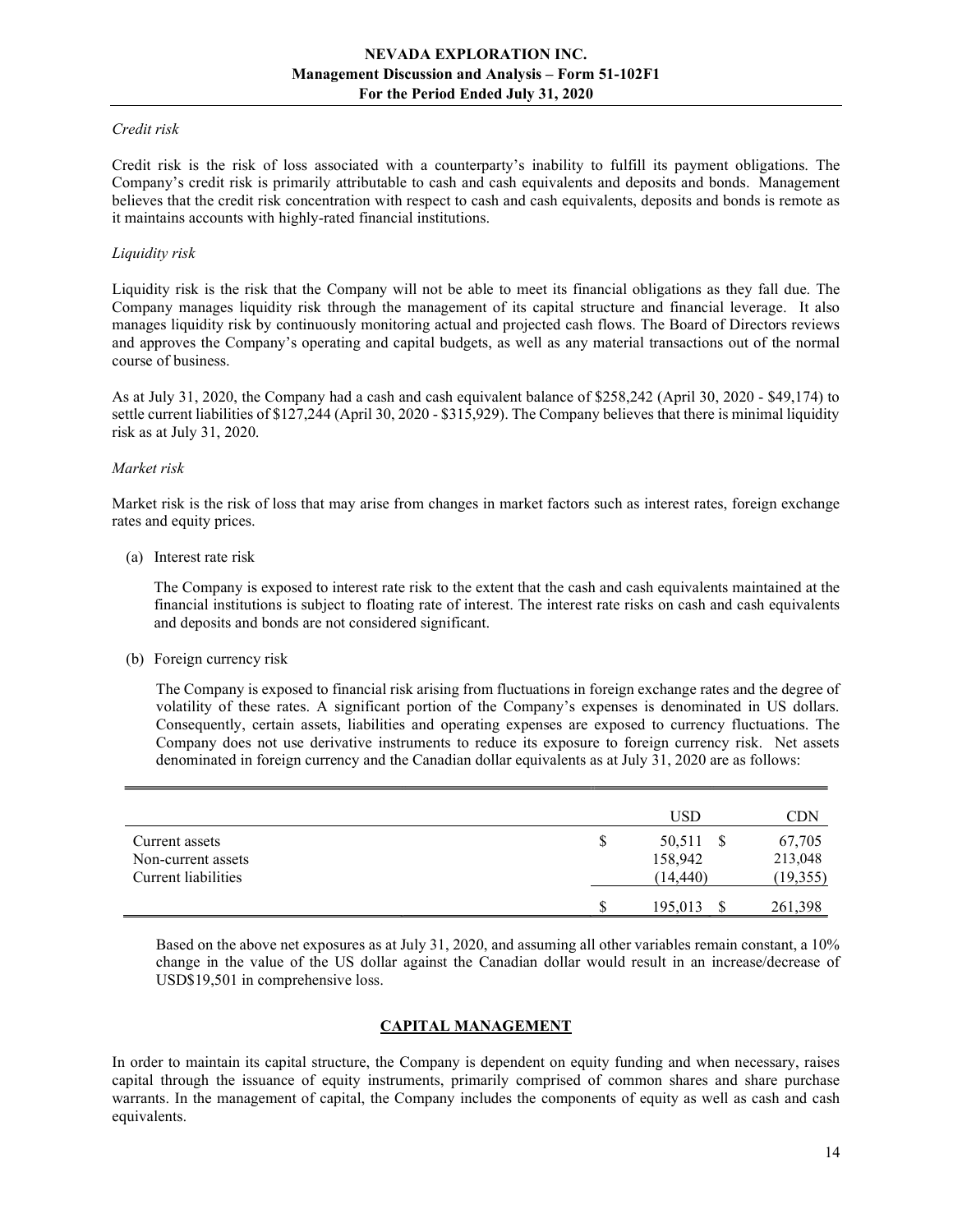The Company prepares annual estimates of exploration expenditures and monitors actual expenditures compared to the estimates to ensure that there is sufficient capital on hand to meet ongoing obligations. The Company's investment policy is to invest any excess cash in highly liquid short-term deposits with terms of one year or less and which can be liquidated after thirty days without interest penalty. The Company currently has insufficient capital to fund its exploration programs and is reliant on completing equity financings to fund further exploration. The Company is not subject to any externally imposed capital requirements.

There were no changes in the Company's approach to capital management during the year ended July 31, 2020.

## RISKS AND UNCERTAINTIES

In conducting its business of mineral exploration, NGE is subject to a wide variety of known and unknown risks, uncertainties and other factors which may affect the results, performance or achievement of the Company. Such risks and factors include, among others: risks related to the actual results of current and future exploration activities; future prices for gold, silver, and other commodities; environmental risks and hazards; the Company's lack of substantial revenue; the Company's ongoing need to raise money through equity financings; increases to operating, labour, and supply costs; and changes to government regulation, taxes, and fees. Although the Company attempts to identify and plan for these important factors that could affect results materially, the Company cautions the reader that the above list of risk factors is not exhaustive, and that there may be other factors that cause results to differ from anticipated, estimated, or intended results. Ultimately, there can be no guarantee that the Company will be successful in making an economic mineral discovery.

#### LIST OF DIRECTORS AND OFFICERS

Wade A. Hodges, CEO and Director Dennis Higgs, Chairman and Director James Buskard, President Kenneth Tullar, COO Christina Blacker, CFO Dr John E. Larson, Director Benjamin Leboe, Director

#### CRITICAL ACCOUNTING ESTIMATES

The preparation of these consolidated financial statements requires management to make certain estimates, judgments and assumptions that affect the reported amounts of assets and liabilities at the date of the financial statements and the reported revenues and expenses during the period.

Significant assumptions about the future and other sources of estimated uncertainty that management has made at the end of the reporting period, that could result in a material adjustment to the carrying amounts of assets and liabilities in the event that the actual results differ from assumptions made, relate to, but are not limited to, the following:

- i) the estimated useful lives of equipment and intangible assets and the related amortization;
- ii) impairment of equipment;
- iii) valuation of share-based payments and warrants;
- iv) estimated amounts for environmental rehabilitation provisions; and
- v) going concern

### DISCLOSURE CONTROLS AND PROCEDURES AND INTERNAL CONTROLS

In connection with National Instrument 52-109 (Certificate of Disclosure in Issuer's Annual and Interim Filings) ("NI 52- 109"), the Chief Executive Officer and Chief Financial Officer of the Company have filed a Venture Issuer Basic Certificate with respect to the financial information contained in the condensed consolidated interim financial statements and this accompanying interim MD&A (together the "Interim Filings"). In contrast to the full certificate